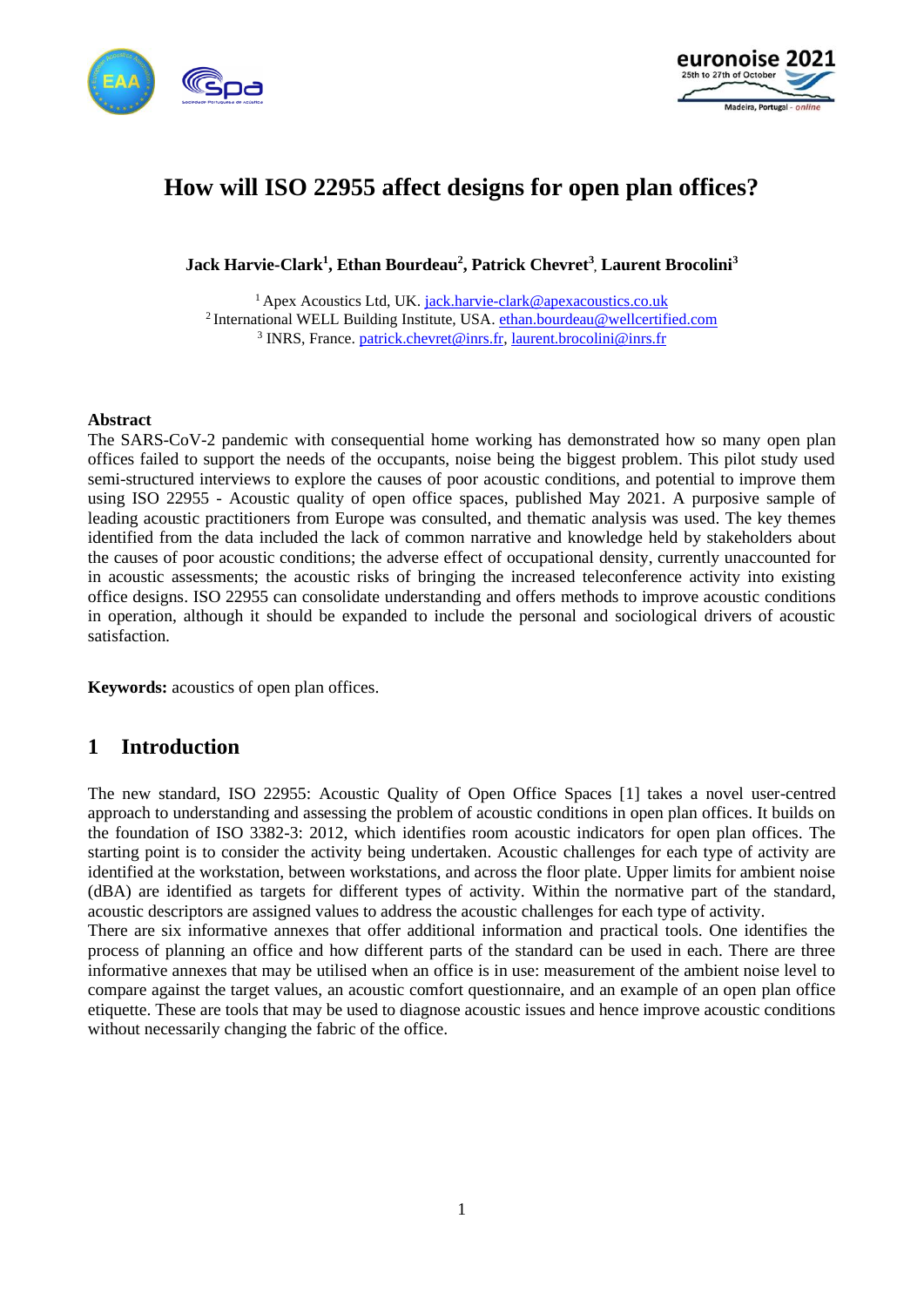

## **2 Background**

For many years noise has been reported as one of the main problems for users of open plan offices [2]. The world's largest database of employee office experience, the Leesman Index, demonstrates that from more than 800,000 responses, satisfaction with noise is rated at only 32% [3]. While there are a variety of sources of noise that frequently feature as problems, the most significant source is unwanted speech [4].

Open plan offices are frequently vilified in the media [5]. For some people they can be intolerable places to work due to the acoustic environment. Despite this, acoustic conditions can be disregarded or overlooked as a serious consideration in the design of new offices. In order to better understand the challenges of noise in open plan offices we chose to undertake a pilot qualitative study exploring what experts believe to be the barriers to achieving good acoustic conditions. Qualitative methods are rarely used in the acoustics literature despite them being well suited for exploring how people interpret the social world and their behaviours and interactions [6].

# **3 Method**

This qualitative study used semi-structured interviews to explore in detail the perspectives of six key informants about the challenges of noise in open plan offices. In-depth interviews allow researchers to understand human contexts and to develop more complex understandings of social phenomena than is possible using quantitative methods [7]. The semi-structured interview schedule (see Appendix) was provided to respondents in advance. Written consent was sought from all the respondents and all data were handled in accordance with the Data Protection Act. Semi-structured interviews were recorded and transcribed verbatim.

Key experts in the field were identified by the research team and included stakeholders from a range of fields including: workplace design, acoustic products manufacturing, occupational health and safety, national acoustic research laboratories, and acoustic consulting. Half were on the ISO 22955 committee responsible for writing the standard. Half the sample of people has as their primary role a need to understand office users' experience. Two people have as their main role a responsibility for the design of new workplaces. Two of the sample work in national laboratories for research or health and safety. Respondents were invited to take part in the study by an email from the research team including information about the study, the interview schedule and a consent form. A reminder was sent after two weeks. One potential respondent did not reply; six respondents participated in the study.

Interviews were conducted online and transcribed using Otter software. Transcripts were checked against recordings for accuracy and to allow familiarisation with the data. Data were analysed using thematic analysis using the following stages as described by Braun and Clarke [8]:

- 1. Familiarisation with the data
- 2. Generation of initial codes
- 3. Search for themes
- 4. Review of potential themes
- 5. Defining and naming themes
- 6. Production of this paper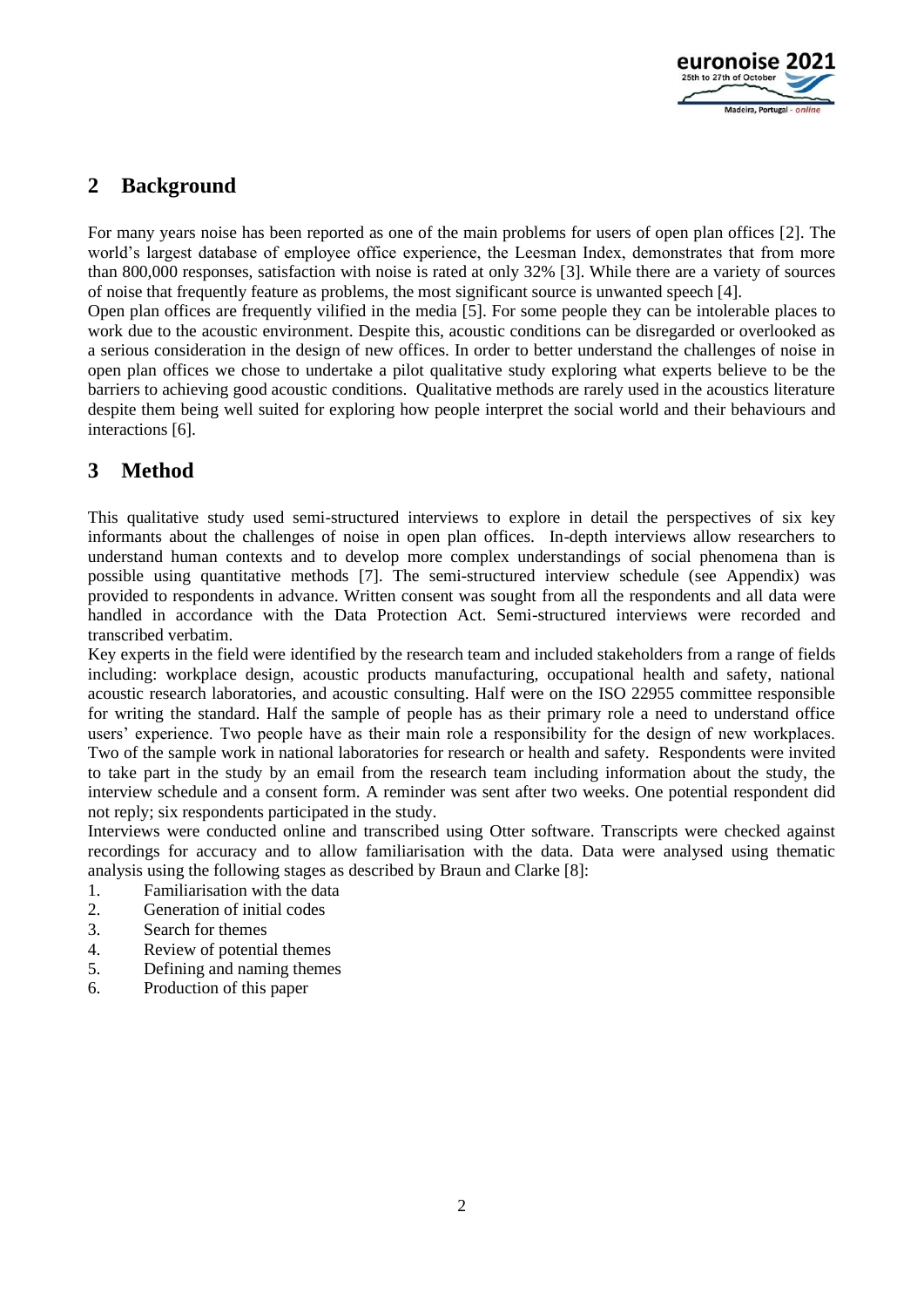

### **4 Results**

The key themes identified from the data were: causes of poor acoustic conditions for occupants of open plan offices, the impact of the SARS-CoV-2 pandemic on office design and the potential for ISO 22955 to improve acoustic conditions for occupants. Extracts from the respondents' data is presented below.

### **4.1 Causes of poor acoustic conditions for occupants**

Respondents identified a number of causes of poor acoustic conditions for occupants of open plan offices including: increasing density of office occupation, lack of understanding of the importance of acoustic conditions, the absence of a consistent narrative about acoustics in offices, lack of understanding of the activities undertaken in the office, lack of understanding of different occupants' needs and lack of guidance for the occupants (see Figure 1 for representative quotations).

The desks tend to be clustered in sixes, eights, 10s, 12, the desk sizes are smaller. So the industry standard now seems to be 1400 mm, people using 1200 mm even when the client was saying one metre is fine. So this is all increasing the density and is putting people closer and closer together with no partitioning, screens always low. (Participant 5)

The first obstacle to overcome is the level of awareness that exists, particularly among end users meaning clients, about the importance of getting a good acoustic solution… that the main drivers of poor acoustic conditions go back to lack of awareness by decision makers of the importance of it. (Participant 4)

Late consideration of acoustics in projects, which often leads to intervention once binding choices have been made or to correction, which is always difficult to do... A [lack of] multidisciplinary approach upstream, bringing together the different skills in acoustics integrated into the project, as well as in terms of activity analysis, space planning, etc. (Participant 2)

I still say there is an obstacle, with just still continuing to create a more cohesive message from the acoustic community. You talk to maybe some facilities manager that's running big, multiple projects. They don't know where to go in order to get a real clear picture of what they should be doing. (Participant 4)

I have visited and worked with more than 500 different companies...I can say with confidence that the main obstacle to good acoustics is the lack of understanding of the real activity... most of the time executives, management and designer tend to create office spaces to accommodate what they want their employees to do and not what they are really doing because of the real nature of their work.... a lot of offices are designed with collaboration in mind when in reality very little collaboration is taking place in those spaces. (Participant 1).

the personality was a much stronger variable [for predicting acoustic dissatisfaction in research about people's experience in open plan offices] than the activity. (Participant 5)

People not knowing how to behave in the spaces, I think are the key… Some countries like to work in silence, and it's not the thing to do to talk at your desks. (Participant 6)

Figure 1. Representative quotations from participants about the causes of poor acoustic conditions for occupants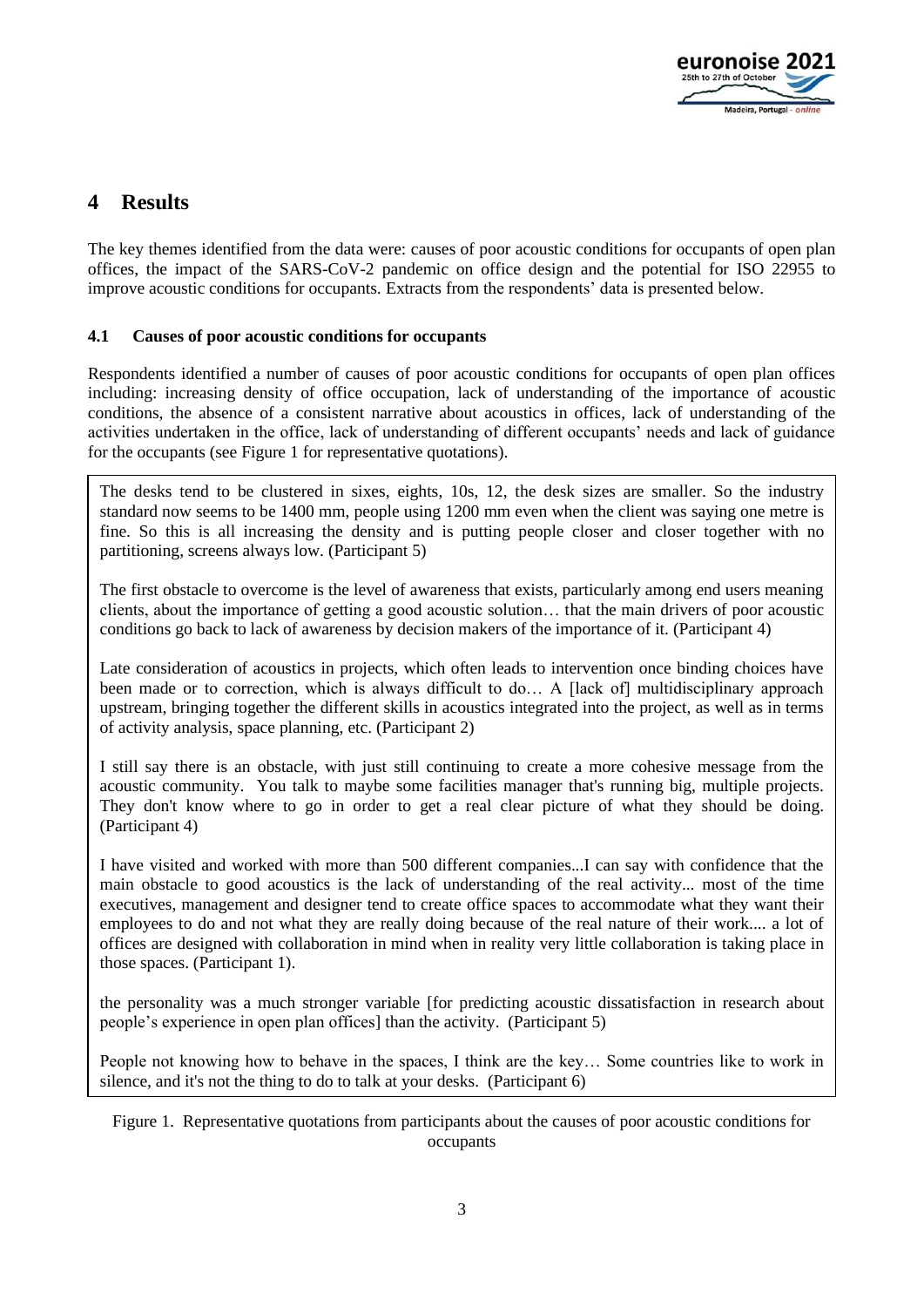

### **4.2 Has the pandemic changed office designs?**

The experience of the respondents was a range of different approaches being pursued by different parties, with some noting that activities have changed and this will have an impact on the use of offices going forwards. Representative quotations are shown in Figure 2.

...it is a little early to say. But some trends are showing a will to reduce the office sizes to cut costs… Lots of new designs were already incorporating a mix of activities prior to the pandemic but this trend will definitely pick up the pace because the office will not serve the same purpose as before. (Participant 1)

The crisis linked to covid-19 will undoubtedly change the way employees will work in the future… particularly the foreseeable development of hybrid face-to-face/remote working. Another factor … is the relationship with digital tools. This development [will have an] impact on the use of the premises. (Participant 2)

But one of the drivers was that there were a lot of video conferences, and that is something that can be quite disturbing if you don't go aside and have that in a specific area. (Participant 3)

We're designing some offices in exactly the same way that we always did. We're designing other offices completely differently. An extreme example would be one... [company], they're moving into about 40% of the floor space that they had previously. And there there's very few desks for doing work work [*sic*]. The office is predominantly meeting rooms. Canvas space, social space, areas for collaboration and their view is that for their business, the future of work is that you will do your task based work at home or from another location. And that you go to the office to meet people physically and to collaborate with them physically. ...the other extreme is … carry on as usual pretend COVID hasn't happened. And that's not necessarily driven by any sector. I think a lot of it's driven by business culture. My personal view is that COVID has probably kicked us about five years forward. It's made us realise that we can trust people. (Participant 6)

Figure 2. Representative quotations from participants about how the pandemic has changed office design

#### **4.3 How will ISO 22955 improve acoustic conditions for occupants?**

The answers to the last two questions responded to the problems identified in the first question - in particular, for educating stakeholders, and demonstrating to facilities managers and clients what the issues may be or how they could be addressed. Representative quotations are shown in Figure 3. Respondents had very different views, and this is taken up in the discussion section.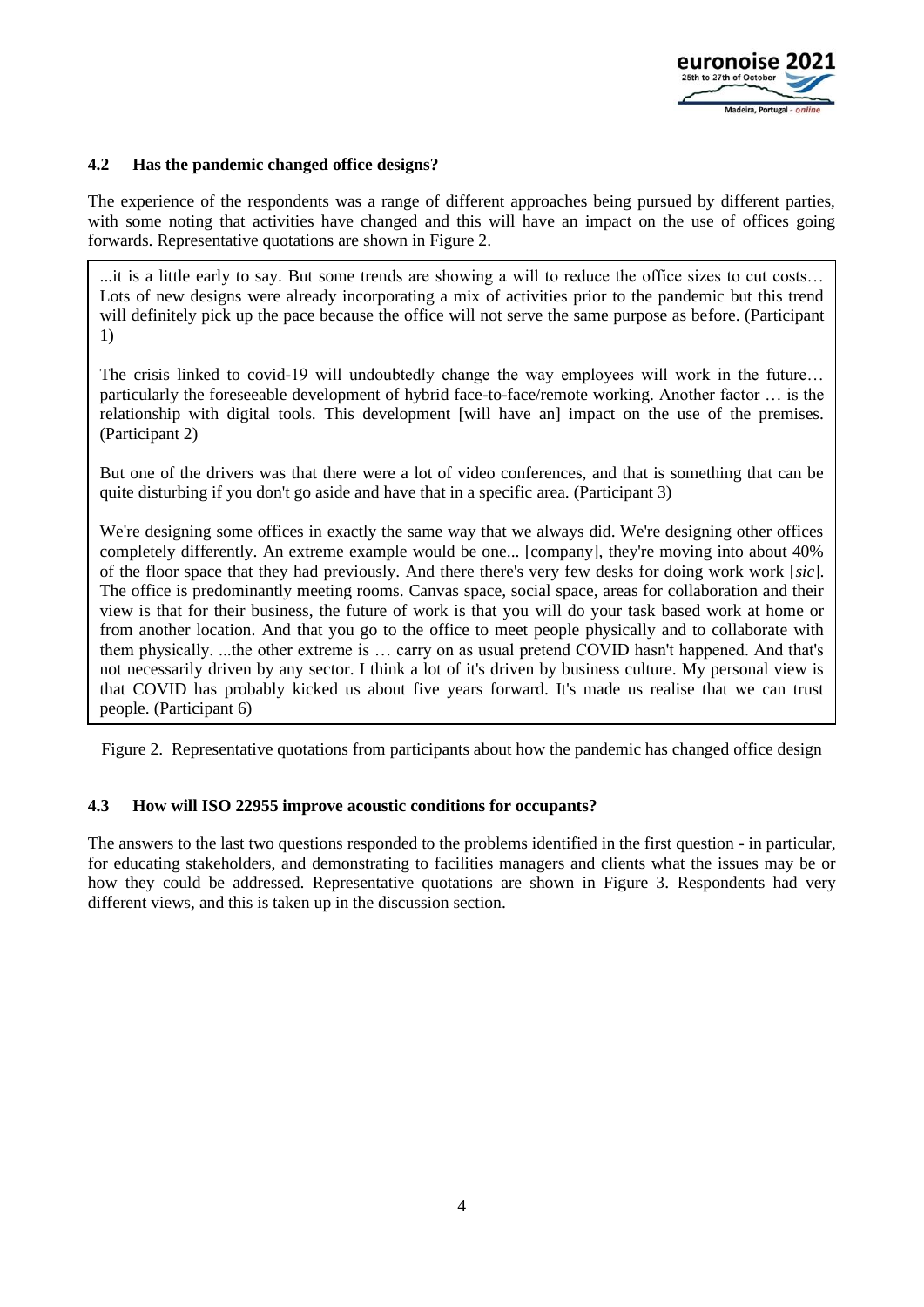

… through a process of continual improvement. Making sure that when we design that we're measuring, we're monitoring and then making the right changes to be able to adapt to the needs of the people. Because we're still guessing right now… it's made great strides to convey the acoustic message in more or less layman's terms, so that the typical audience that we would be talking to can understand [it]. (Participant 4)

…it is impossible to have an international standard for office acoustic design, because there is not one set of parameters or behaviours or expectations that permeate through every member country…. I think it flies in the face of quite a few other standards and quite a few other guidance documents… Ultimately, if a client asks you to deliver a design that's compliant with BCO or BREEAM then you'll use [those]. Unless someone asks you to deliver a project to ISO 22955 then you probably won't do it because it's so different… I think there's been so many compromises in all quarters that we've ended up with a document that's probably not much use to anyone in particular. (Participant 6)

Figure 3. Representative quotations from participants about how ISO 22955 may improve acoustic conditions for occupants

#### **4.4 Can acousticians use tools in ISO 22955 to improve acoustic conditions in use?**

Only those respondents who had been involved in the development of the Standard offered opinions on the last question. One respondent who considered that the Standard may not be useful in response to the previous question suggested here that it contains tools that may directly address one of the main problems identified by most respondents. Representative quotations are shown in Figure 4.

The acoustician could give the questionnaire as a tool to the client… you need to see if the conditions are what you expected. You can do this with a questionnaire and put it ... to the client. (Participant 3)

…there's some flow charts… they're taking people through a process of what to consider and when to consider it, that's really useful… / the questionnaire, that is the kind of thing that you can talk a layperson through and take them on a journey of realization that acoustics are important, so there are things in there which will aid the cause of acoustics in the workplace. (Participant 6)

Figure 4. Representative quotations from participants about using the tools in ISO 22955 to improve acoustic conditions in use

### **5 Discussion**

The main themes are discussed in turn, followed by a discussion of the implications for acoustic design of offices.

#### **5.1 Density of office occupation**

One of the key challenges identified by respondents was the trend to increase the density of occupation of open plan offices. The facilities management industry often promotes higher densities as a cost saving for companies, disregarding the potential for adverse effects for occupants. The BCO Guide to Office Occupancy: Density & Utilisation [9] demonstrates how the space allocation per workstation has reduced over time in the UK. Current acoustic metrics do not take account of the effect of density on either potential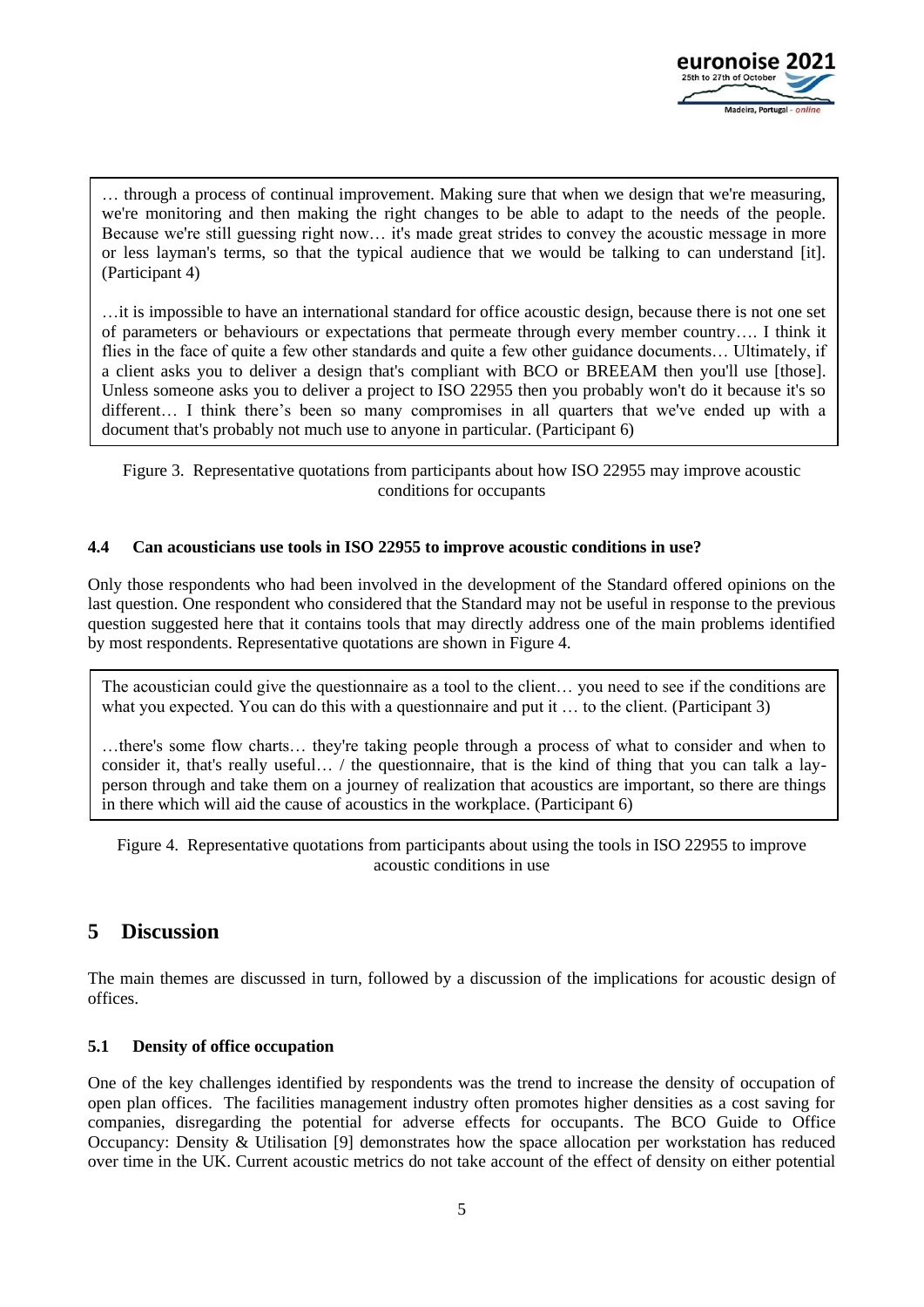

acoustic conditions, nor acoustic satisfaction. The effect of density may be two-fold: higher noise levels, more people distracted by a person talking.

In the literature, the effect of office density, in terms of both social density (the number of occupants in a room or space) and spatial density  $(m^2/$  person) has been investigated in various ways. Duval et al [10] carried out a literature review including 19 previous studies; they illustrate that links between density and noise have been investigated for many years, for example by Bharucha-Reid et al [11]. Duval concluded that high density offices reduced occupants' environmental satisfaction. However, there was not enough empirical evidence to determine density points above and below which occupant satisfaction is unacceptable.. Leder et al [12] investigated the effect of office environment parameters on aspects of environmental and job satisfaction and also found that density of occupation strongly impacted on users' satisfaction with acoustics and privacy.

ISO 22955 also notes that area per occupant is key in determining the ambient noise level. The indicators in ISO 3382-3 are intended to characterise the disturbance of unwanted speech in an office, but crucially, they disregard the potential number of people whose speech may be distracting. Thus two offices could achieve identical room acoustic indicators according to ISO 3382-3, and contain occupants carrying out identical activities. It is intuitive that if one office has a significantly higher occupational density than the other, disturbance by speech is much more likely. This factor could be taken into account by considering the potential number of people whose talking could be distracting, rather than evaluating room conditions regardless of density. From an occupant-centric perspective, this could mean considering the number of workstations within the comfort distance [13], for example. Alternatively, a numerical combination of the average area per occupant and the comfort distance or distraction distance could be investigated for correlation with acoustic satisfaction. This is suggested as a subject for further research, to evaluate if the occupational density associated with the distraction or comfort distance can better predict noise disturbance than the current metrics.

#### **5.2 Lack of common narrative about what constitutes good acoustic design**

During data analysis, it became clear that participants had a wide variety of ideas about the causes of poor acoustic conditions; a lack of understanding or awareness featured in many responses. The implication of the lack of awareness or understanding is that acoustic conditions are not prioritised over other design aspirations. Significant screening between teams is required to achieve the room acoustic conditions described in ISO 22955 [14], and this may conflict with the client and/ or the design team's preconception about how an open plan office should look. A design process involves identifying objectives and making use of available resources to create solutions – with better designs leading to enhanced satisfaction of the objectives. When financial decisions are made about the occupational density and hence quantity of space available, for example, the decision makers may not be aware that they may constrain the potential environmental satisfaction in the office.

Within the literature there is wide agreement that the most significant practical determinant of acoustic satisfaction is being able to hear unwanted speech [4]. Other sources of noise that are frequently noted as also leading to acoustic dissatisfaction include telephones ringing, noise from equipment (eg printers), building services noise, people passing by, or a particular colleague [15, 16]. However, there is a significant absence of a common narrative around the factors that lead to either favourable or unfavourable acoustic conditions. Rather, this debate is often polarised in the mainstream media into open plan offices vs. private offices, despite large data sets demonstrating that this distinction is not the determining factor [5]. This absence of a common narrative around the problem and potential solutions is itself noted as a central problem by one of the respondents.

There is a wide body of work around office design and outcomes for the occupants. There has been a marked increase in interest in occupants' wellbeing over recent years, reflected in the uptake of the WELL™ Standard [17]. The determinants of wellbeing are acknowledged to extend beyond the physical environmental conditions, with WELL Concepts extending to Mind, considering individuals' cognitive and emotional wellbeing, and Community, concerning wider aspects of health and social connections. Given that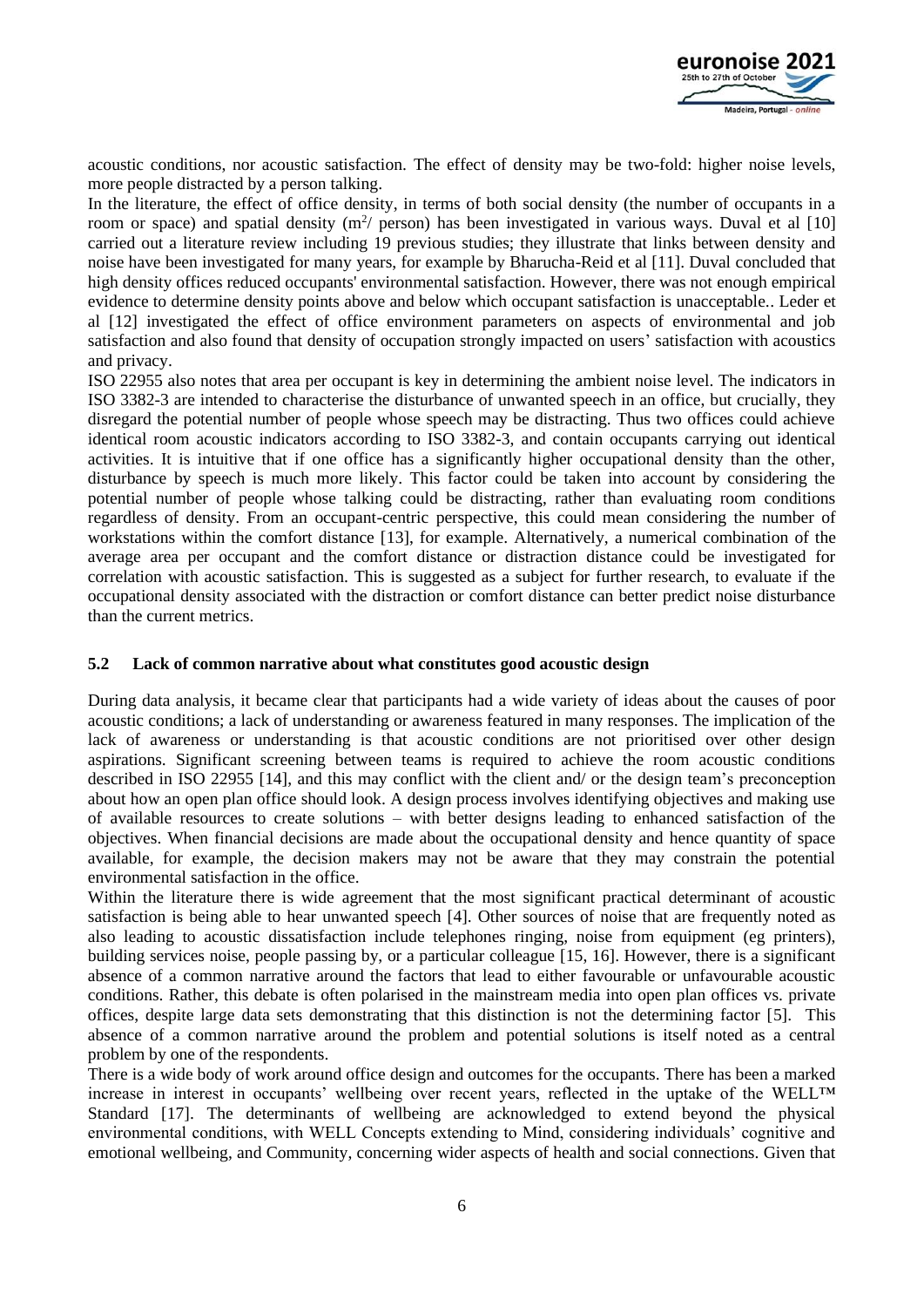

one of the most significant impacts of noise disturbance is annoyance, it can both have an adverse impact on both these aspects of wellbeing, as well as being determined by them. Consequently, there is an opportunity to improve acoustic satisfaction by approaching the problem from a psycho-social or psycho-acoustic perspective [18].

Over the last two decades, there has been a significant international effort to link room acoustic measures to acoustic comfort or satisfaction [19]. While this approach has demonstrated some success, it has also highlighted the need to consider additional factors beyond the room acoustic parameters. For example, VDI 2569 [15] suggests that only approximately 30 % to 40 % of the annoying effect resulting from noise can be explained by technical-acoustic factors. The predominant portion originates from so-called moderators of annoyance. The moderators of annoyance are indicated to include personal control, attitude, predictability, sensitivity and activity profile, as well as organisational structure and identification with the business. Workload and other environmental factors (eg light, thermal comfort) are also mentioned.

Hanc [20] describes the gap of knowledge between the environmental and social sciences approaches: the environmental sciences perspective emphasises the role of the physical workspace environment on productivity and wellbeing. In contrast, the social sciences approach focuses on the psychosocial processes in the workplace. Considering the physical and psychosocial determinants as independent from each other leads to an incomplete understanding of workspace productivity and wellbeing. This is especially so when considering noise, which is overwhelmingly treated as a physical factor of the workplace environment. One definition of "noise" is sound which the recipient does not wish to hear. The lack of control is implicit in the word "noise". People's relationship with the environment can be more important than its physical characteristics; this implies that the human factors determining acoustic satisfaction should be given more attention.

Leaman and Bordass [21] demonstrate how perceived productivity is strongly and significantly correlated with perceived comfort. Control is described as the "killer variable" for comfort and satisfaction with the physical environment in buildings. A sense of control is also much more than just a moderator of response to one's physical environment. Leotti et al [22] explain that belief in one's ability to exert control over the environment and to produce desired results is essential for an individual's wellbeing. Perception of control is not only desirable, but is also probably a psychological and biological necessity.

Thus conferring opportunities for personal environmental control is an end in itself, as well as increasing satisfaction with environmental conditions. Evidence for the value of control is only just emerging for acoustic comfort, as reported by Harvie-Clark and Hinton [23], and Haapakangas et al. [24]. Lee and Aletta [25] have taken a more holistic approach to understanding acoustic comfort and conclude that the most important factors for acoustic comfort are acoustic space planning and occupant control. While ISO 22955 offers a method to undertake acoustic space planning systematically [26], it does not identify any performance standards to be achieved; neither does ISO 22955 take any account of the extent of control that the occupants may enjoy.

A process of acoustic design occurs within a context that in itself implies a change for the occupants. A perception of influence or control in the process is also an important determinant for the outcome, although this aspect is often neglected in workplace design. Hongisto et al [27] note that environmental and job satisfaction can be improved in an open-plan office if the refurbishment addresses issues that employees have identified, there is professional change management, and the employees are involved with planning the change. The importance of the change management process is often underestimated or entirely neglected, and can be especially important for aspects such as the acoustic environment, over which people may feel they have little control.

Thus the current focus on room acoustic parameters may actually be a distraction from the more significant determinants of acoustic satisfaction. There are actually so few examples of offices with documented high levels of acoustic satisfaction [19, 3], that the combination of characteristics that reliably yield high levels of acoustic comfort are neither well understood nor known. In this context, it is not surprising that experts in the field have such wide ranging opinions as to the causes of poor acoustic conditions.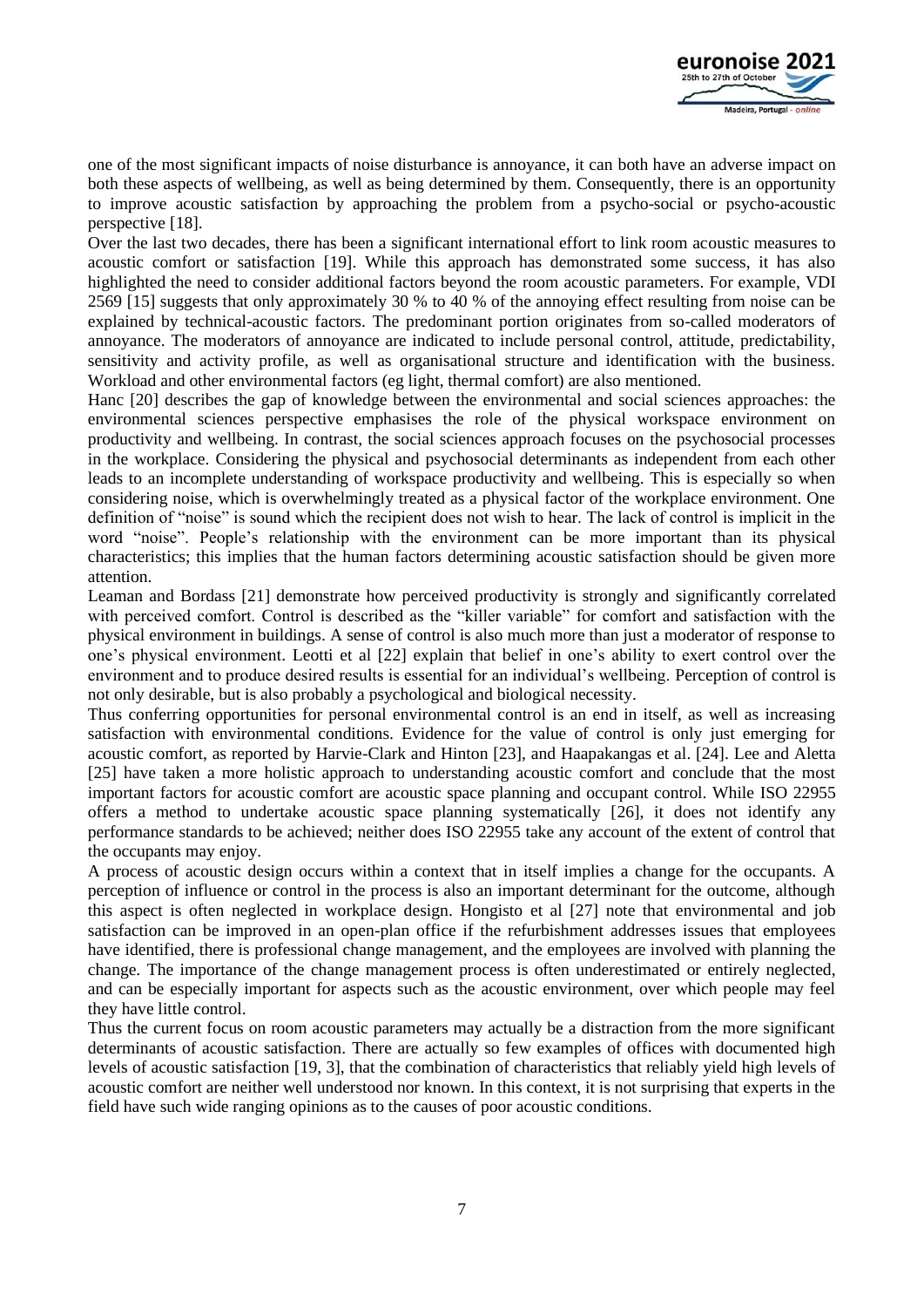

### **5.3 Has the pandemic changed office designs?**

The respondents note a wide range of responses within the industry, with some companies continuing with their previous workplace strategies, and others making very significant changes to the office accommodation. One respondent notes this is driven by individual company culture rather than sector. Some respondents note that activities have changed - there is a lot more teleconference activity for most office workers - and as such, simply returning to the old office environment represents a significant risk for a worse acoustic environment. The Leesman Workplace 2021: Appraising future readiness [28] suggests that it is imperative that organisations re-evaluate and re-purpose their accommodation to adapt to their employees' evolved needs. One respondent notes that in expanding economies, employees have more options and therefore more power to choose an employer that offers the experience they seek. Thus there may be both a business advantage by offering a more attractive and flexible workplace strategy, and a business cost in not doing so.

#### **5.4 Can ISO 22955 help improve acoustic conditions for occupants?**

There was a strong consensus that some of the informative parts of the standard - especially the noise comfort questionnaire [16] - could be very valuable tools to help educate stakeholders. This addresses one of the biggest constraints noted for good acoustic conditions – the lack of awareness of the problem.

One respondent suggested that they would not use the standard unless specifically requested, because it is different to other current guidance. This suggests that either the normative requirements of ISO 22955 are considered unnecessary to achieve good acoustic conditions, or a reluctance to take on the difficult task of conveying requirements that may be in conflict with other designers' - and the client's - expectations for an open plan office design. ISO 22955 compliance is likely to require high screens across an open plan office such that it is much less open than typically expected in the UK, for example. It is not clear from this respondent's response, however, whether they believe that better acoustic conditions would be achieved or not, were the Standard implemented. They make a reference to BREEAM, which is an environmental assessment tool that refers to criteria in other published standards. As there are no acoustic performance requirements within the BCO guide relating to acoustic conditions in open plan offices, the new international standard - adopted as a British Standard - may fill this gap in the UK. In which case, fit-out projects may be required to meet BS ISO 22955 if they seek those particular credits at some point in the future. Some countries already have national standards for open plan offices, in which case ISO 22955 is unlikely to be simply adopted. In these cases, it may offer an opportunity to reevaluate the national standard.

One respondent suggested that an international standard for office design may be paradoxical, because culture around conduct and behaviour in the office varies so much globally. This emphasises the need for a holistic understanding of the determinants of good acoustic conditions, so that individual office design approaches can be developed for a particular company culture within the wider cultural landscape.

#### **5.5 Qualitative approach to understanding acoustic conditions in open plan offices**

One limitation of this pilot study was that the sample size was small and data saturation may not have been reached. However, the richness and depth of data from this limited study suggests that there is much potential for further investigation to reveal additional findings. As qualitative research does not seek statistical significance, a small number of participants is not a limitation in itself. A second limitation is that all respondents were working in a western European context; thus the results may not be generalisable to other geographic areas or cultural contexts. Thirdly, the respondents were all known to the interviewer or person seeking a response to the questions posed. The interviewees may respond differently to their peers compared with a neutral observer, as they may use short-hand answers with their peers, assuming a degree of common knowledge. Within this pilot study, there were insufficient resources to analyse data as data gathering progressed, and adapt questions or probe further those areas of either agreement or disagreement. This could lead to a greater depth of data in future studies.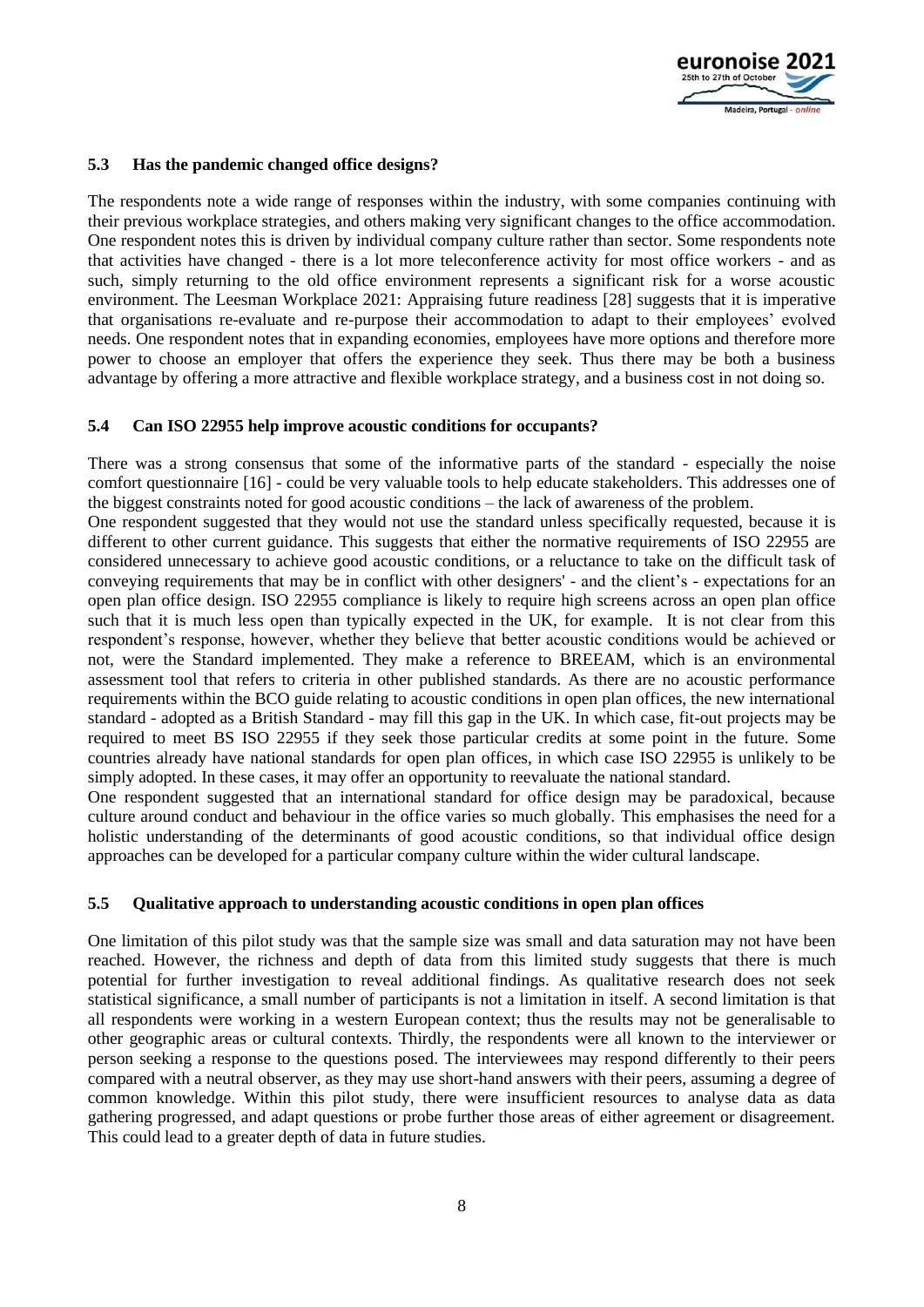

### **6 Conclusion and further work**

Excessive density of occupation was frequently cited by respondents as a cause for poor acoustic conditions, but density does not currently feature in the indicators of ISO 22955. Further work should investigate how occupational density has a quantitative effect on acoustic satisfaction; it is suggested that it may be suitably combined with a room acoustic parameter such as the comfort distance or distraction distance, to determine a number of people impacted by speech, for example.

This pilot qualitative investigation has revealed the importance of generating a shared narrative around acoustics in open plan offices, so that design and operational decisions can be made with the knowledge and understanding of the opportunity and implication for acoustic satisfaction. The data and discussion demonstrate that there is a wide body of stakeholders, including the occupants, who between them are responsible for creating the conditions for acoustic satisfaction or dissatisfaction. However, there is little shared understanding or common narrative of the range of factors that contribute to outcomes for acoustic satisfaction, nor of the relative importance of each. Further work could identify acoustic risks and opportunities for different design approaches in different contexts, for example, beyond the current scope of ISO 22955. A deeper qualitative investigation could significantly improve accessibility to a common narrative, and thereby strengthen cohesion around suitable design responses. ISO 22955 offers an opportunity to consolidate this narrative, and should be expanded to include the personal and sociological drivers of acoustic satisfaction.

### **Acknowledgements**

The authors are grateful to the respondents for generously sharing their time and expertise.

### **References**

- [1] ISO 22955: 2021, [Acoustics-Acoustic quality of open office spaces,](https://www.iso.org/standard/74237.html) Int. Standards Organisation
- [2] M. Frontczak, S. Schiavon, J. Goins, E. Arens, H. Zhang, P. Wargocki. [Quantitative relationships](https://doi.org/10.1111/j.1600-0668.2011.00745.x)  [between occupant satisfaction and satisfaction aspects of indoor environmental quality and building](https://doi.org/10.1111/j.1600-0668.2011.00745.x)  [design.](https://doi.org/10.1111/j.1600-0668.2011.00745.x) Indoor Air, 22: 119-131, September 2012
- [3] Leesman Index global scores at Dec 2020, [https://www.leesmanindex.com](https://www.leesmanindex.com/)
- [4] A Haapakangas, V Hongisto, M Eerola, T Kuusist[o](https://doi.org/10.1121/1.4973690) [Distraction distance and perceived](https://doi.org/10.1121/1.4973690) disturbance by [noise—An analysis of 21 open-plan offices,](https://doi.org/10.1121/1.4973690) JASA 141 , 127-136 (2017)
- [5] <https://www.leesmanindex.com/the-open-plan-witch-hunt-review/>
- [6] C. Pope & N. Mays; Qualitative methods in health research. In: Qualitative research in health care. Blackwell, Oxford, pp. 1-11. 2006.
- [7] J. Ritchie & J. Lewis; Qualitative Research Practice: A Guide for Social Science Students and Researchers, 2003. Ch. 6, In depth Interviews, R. Legard, J. Keegan & K. Ward
- [8] Braun, V., & Clarke, V. (2012). Thematic analysis. In H. Cooper, P. M. Camic, D. L. Long, A. T. Panter, D. Rindskopf, & K. J. Sher (Eds.), APA handbook of research methods in psychology, Vol. 2. Research designs: Quantitative, qualitative, neuropsychological, and biological (pp. 57–71). American Psychological Association. [https://doi.org/10.1037/13620-004](https://psycnet.apa.org/doi/10.1037/13620-004)
- [9] R. Harris et al; [Office Occupancy: Density & Utilisation,](https://www.bco.org.uk/Research/Publications/Office_Occupancy_Density_and_Utilisation.aspx) British Council for Offices, 2018
- [10] C L Duval, K E Charles, J A Veitch. Open-Plan Office Density and Environmental Satisfaction, [IRC](https://www.researchgate.net/profile/Jennifer-Veitch-2/publication/44088392_Open-Plan_Office_Density_and_Environmental_Satisfaction/links/0912f50742f1f1ec21000000/Open-Plan-Office-Density-and-Environmental-Satisfaction.pdf)  [Research Report RR-150,](https://www.researchgate.net/profile/Jennifer-Veitch-2/publication/44088392_Open-Plan_Office_Density_and_Environmental_Satisfaction/links/0912f50742f1f1ec21000000/Open-Plan-Office-Density-and-Environmental-Satisfaction.pdf) Sept 2002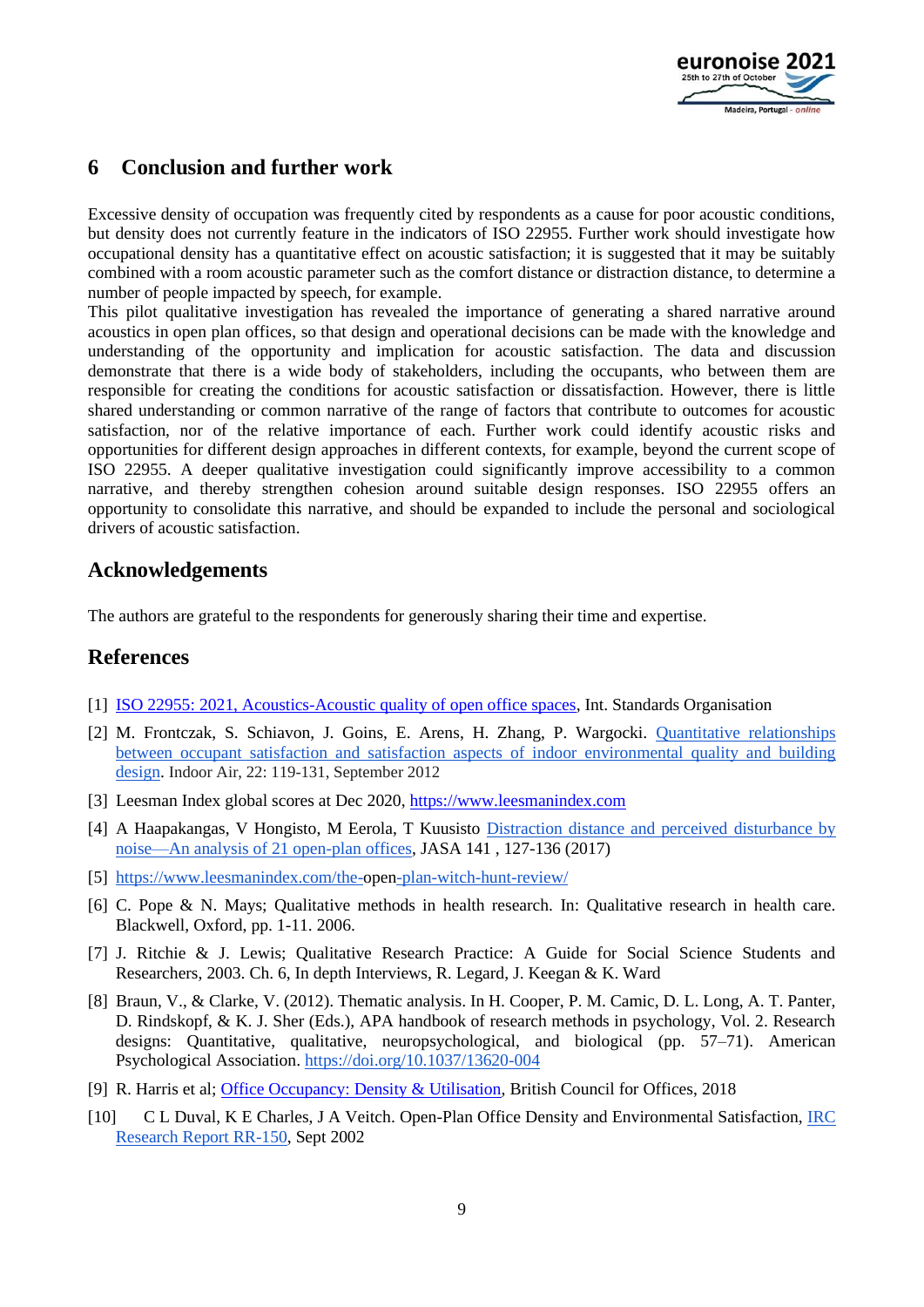

- [11] Bharucha-Reid, R., & Kiyak, H. A. (1982). Environmental effects on affect: Density, noise, and personality. Population and Environment, 5, 60-72.
- [12] Solange Leder, Guy R. Newsham, Jennifer A. Veitch, Sandra Mancini & Kate E. Charles (2016) [Effects of office environment on employee satisfaction: a new analysis,](https://doi.org/10.1080/09613218.2014.1003176) BRI, 44:1, 34-50
- [13] V Hongisto, J Keränen. [Comfort Distance—A Single-Number Quantity Describing Spatial](https://doi.org/10.3390/app11104596)  [Attenuation in Open-Plan Offices,](https://doi.org/10.3390/app11104596) . Appl. Sci. 2021, 11, 4596.
- [14] R Wenmaekers, N Van Hout; [How ISO 3382-3 acoustic parameter values are affected by furniture,](http://pub.dega-akustik.de/ICA2019/data/articles/000661.pdf)  [barriers and sound absorption in a typical open plan office,](http://pub.dega-akustik.de/ICA2019/data/articles/000661.pdf) ICA 2019, Aachen.
- [15] VDI 2569: 2019-10. Schallschutz und akustische Gestaltung im Büros (Sound protection and acoustical design in offices). Verein Deutscher Ingenieure. [Available in English and German.](https://www.beuth.de/de/technische-regel/vdi-2569/311102958)
- [16] Pierrette, M., Parizet, E., Chevret, P., & Chatillon, J. (2015). [Noise effect on comfort in open-space](https://doi.org/10.1080/00140139.2014.961972)  [offices: development of an assessment questionnaire.](https://doi.org/10.1080/00140139.2014.961972) *Ergonomics*, *58*(1), 96-106.
- [17] [WELL Building Standard™ version 2](https://v2.wellcertified.com/wellv2/en/overview) (WELL v2™), International WELL Building Institute.
- [18] N. Oseland, P. Hodsman. [Planning for Psychoacoustics: A Psychological Approach to Resolving](https://www.acousticbulletin.com/planning-for-psychoacoustics)  [Office Noise Distraction,](https://www.acousticbulletin.com/planning-for-psychoacoustics) Ecophon 2015
- [19] B.J. Müller, A. Dickschen, N. Martin; [How reliable are ISO 3382-3:2012 measurements for predict](https://hal.archives-ouvertes.fr/hal-03235224/document)  [of the employee satisfaction with the acoustics in open-plan offices?](https://hal.archives-ouvertes.fr/hal-03235224/document) Forum Acusticum 2020.
- [20] M.-l. Hanc [Productivity and wellbeing in the 21st century workplace: Implications of choice,](https://discovery.ucl.ac.uk/id/eprint/10073396/) PhD Thesis, UCL IEDE, Bartlett School of Env, Energy and Resources, University College London, 2019
- [21] A. Leaman & B. Bordass (1999) [Productivity in buildings: the 'killer' variables,](https://doi.org/10.1080/096132199369615) BRI, 27:1, 4-19
- [22] L. A. Leotti, S. S. Iyengar, K. N. Ochsner, Born to choose: the origins and value of the need for [control,](https://doi.org/10.1016/j.tics.2010.08.001) Trends in Cognitive Sciences, Volume 14, Issue 10, 2010, Pages 457-463
- [23] J Harvie-Clark, R Hinton. [The value of control for acoustic satisfaction in open plan offices,](https://www.apexacoustics.co.uk/the-value-of-control-for-acoustic-satisfaction-in-open-plan-offices/) 2021.
- [24] A Haapakangas, V Hongisto, J Varjo, M Lahtinen. [Benefits of quiet workspaces in open-plan offices](https://doi.org/10.1016/j.jenvp.2018.03.003)  – [Evidence from two office relocations,](https://doi.org/10.1016/j.jenvp.2018.03.003) J Env Psych, Vol 56, 2018.
- [25] Y. Lee, F. Aletta, [Acoustical planning for workplace health and well-being: A case study in four](https://doi.org/10.1177/1351010X19868546)  [open-plan offices,](https://doi.org/10.1177/1351010X19868546) Building Acoustics 2019, Vol. 26(3) 207–220
- [26] J Harvie-Clark, F Larrieu, C Opsanger; [ISO 3382-3: Necessary but not sufficient: a new approach to](http://pub.dega-akustik.de/ICA2019/data/articles/000840.pdf)  [acoustic design for activity-based-](http://pub.dega-akustik.de/ICA2019/data/articles/000840.pdf) working offices, ICA 2019, Aachen.
- [27] V Hongisto, A Haapakangas, J Varjo, R Helenius, H Koskela. [Refurbishment of an open-plan office](https://doi.org/10.1016/j.jenvp.2015.12.004)  – [environmental and job satisfaction,](https://doi.org/10.1016/j.jenvp.2015.12.004) J Env Psych Vol 45, 2016.
- [28] Leesman [Workplace 2021: Appraising future readiness](https://www.leesmanindex.com/media/Leesman-Workplace-2021-Report-1.pdf)

### **7 Appendix**

The following questions were put to interviewees:

- 1. What do you see as the obstacles to good acoustic conditions for occupants of open plan offices? What are the main drivers of poor acoustic conditions for occupants of open plan offices?
- 2. How has the Covid-19 pandemic changed the way that people want to design offices? Are people designing offices for a different mix of activities?